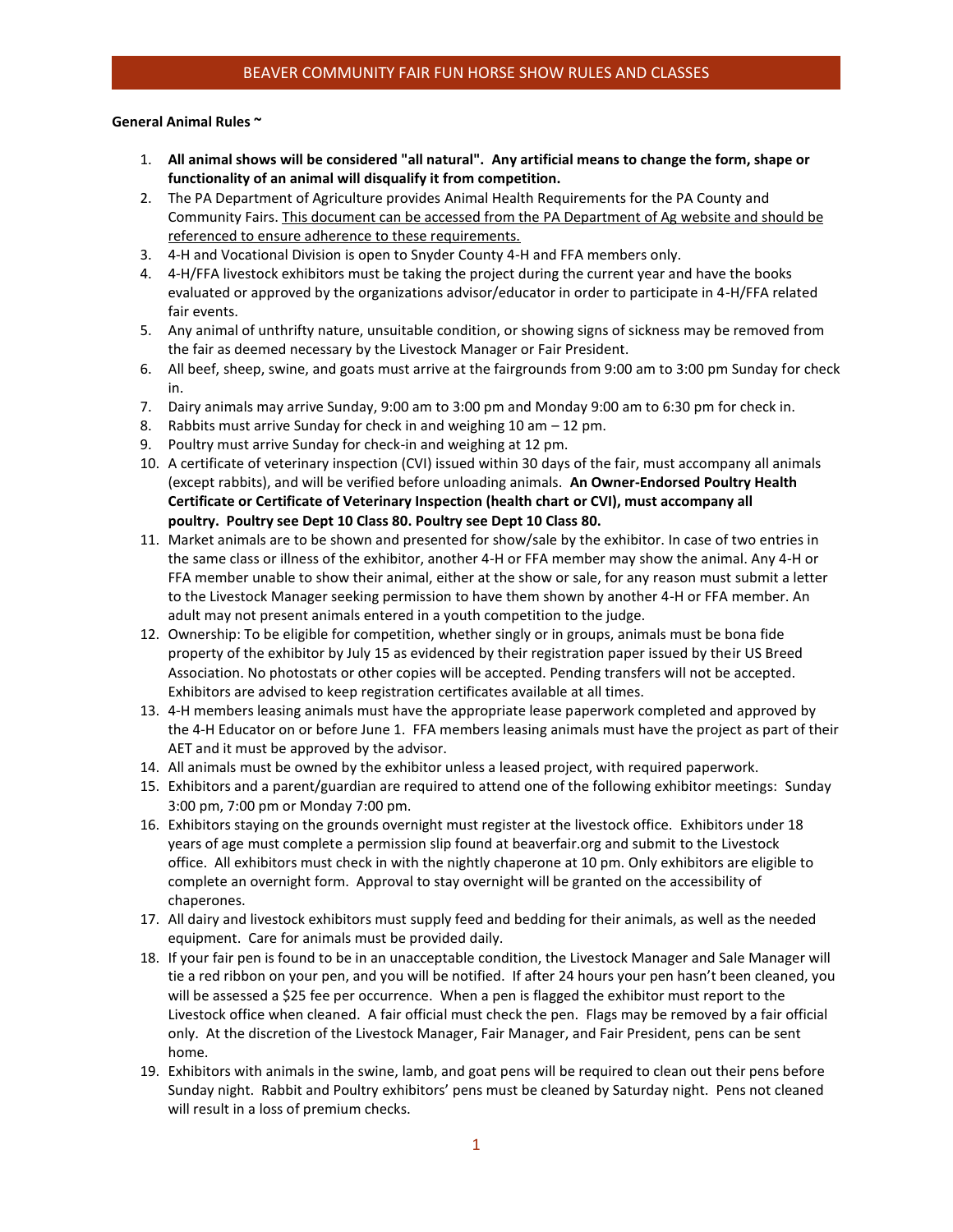# BEAVER COMMUNITY FAIR FUN HORSE SHOW RULES AND CLASSES

- 20. No animal shall be on the premises if it has been administered a forbidden substance in any manner. A forbidden substance is any stimulant, depressant, or local anesthetic which might affect the behavior of the animal. No drugs are permitted to be administered to any animal without permission of the department superintendent, livestock manager or an accredited veterinarian.
- 21. Entries will be accepted on a first come, first served basis due to limited space. Exhibitors are asked to use sound judgment as to the number of entries because of this limited space. Space will be allocated on a square footage per animal basis with Snyder County Youth Livestock Sale entries receiving first priority, and then in this order: youth breeding (6 per exhibitor with a total of 12 per farm, firm or family), Open breeding (6 per exhibitor with a total of 12 per farm, firm or family), and out of county open breeding.
- 22. In the event of the death of an animal, the exhibitor must provide an autopsy by an accredited veterinarian and subsequent test to determine the cause of the animals' death.
- 23. Stall assignments will be made by the Livestock/Dairy Manager and Committee. Exhibitors and parents may request special placement but should know this may not be possible.
- 24. No stalls will be used for tack or feed unless assigned and approved by the Fair President.
- 25. All animal entry forms (copies of Official Breed Association Registration forms for all purebred, nonmarket animals, and entry fees, except market entries must be attached) must be filled out and mailed to Livestock Manager Carol Hoffman. Please send them to: Carol Hoffman 37 Jones Hill Road Middleburg, PA 17842 by August 1.
- 26. September 1 is the final date to scratch an animal. "No-show" animals will need a Veterinarians certificate to indicate why the animal is not being exhibited, or a \$25 fee will be deducted from exhibitors premium check.
- 27. Animals must be double tied with neck chains/collars and a halter.

## **Open Youth & Adult Fun Horse Show - Department 1 Dan & Becky Bobb Phone: 570-765-1610**

- 1. All horses must be accompanied by a Certificate of Veterinary Inspection (CVI) signed by an accredited veterinarian. The CVI must be issued within the 60 days prior to the date of arrival at the show. Present CVI at registration.
- 2. All judging decisions are final.
- 3. All entries must be made at least two classes ahead.
- 4. Horses showing signs of infectious or contagious diseases will not be permitted entry to the fair.
- 5. There will be a \$5.00 entry fee per class.
- 6. All horses must stay in the designated area. Any horse exhibitors found on the mid-way with horses will forfeit any premium winnings.
- 7. One rider per event. Horses may be shared among riders per event.

## **Safety Rules**

- 1. The Horse Show Committee and/or Judge have the authority to disqualify any exhibitor for inability to control his/her horse. This is for the safety of all exhibitors.
- 2. All entries shall be for a single rider only (with the exception of lead line and relay race). No person shall be on a horse with a child, or another horse and rider combination shall not ride the pattern with the child.
- 3. If your horse is known to kick, please tie a RED RIBBON in the tail to alert other riders.
- 4. Riders are NOT ALLOWED to enter or leave the arena at a run in the speed events. Horses will enter the arena at a walk and the gate will be closed immediately. The gate will not be opened until the horse has stopped.
- 5. Do not run your horse outside of the arena. Horses must be ridden with a bridle and reins at all times on the Beaver Community Fair Grounds. This is for the safety of all exhibitors and spectators.
- 6. NO STALLIONS shall be shown by a youth under the age of eighteen (18) in any class.